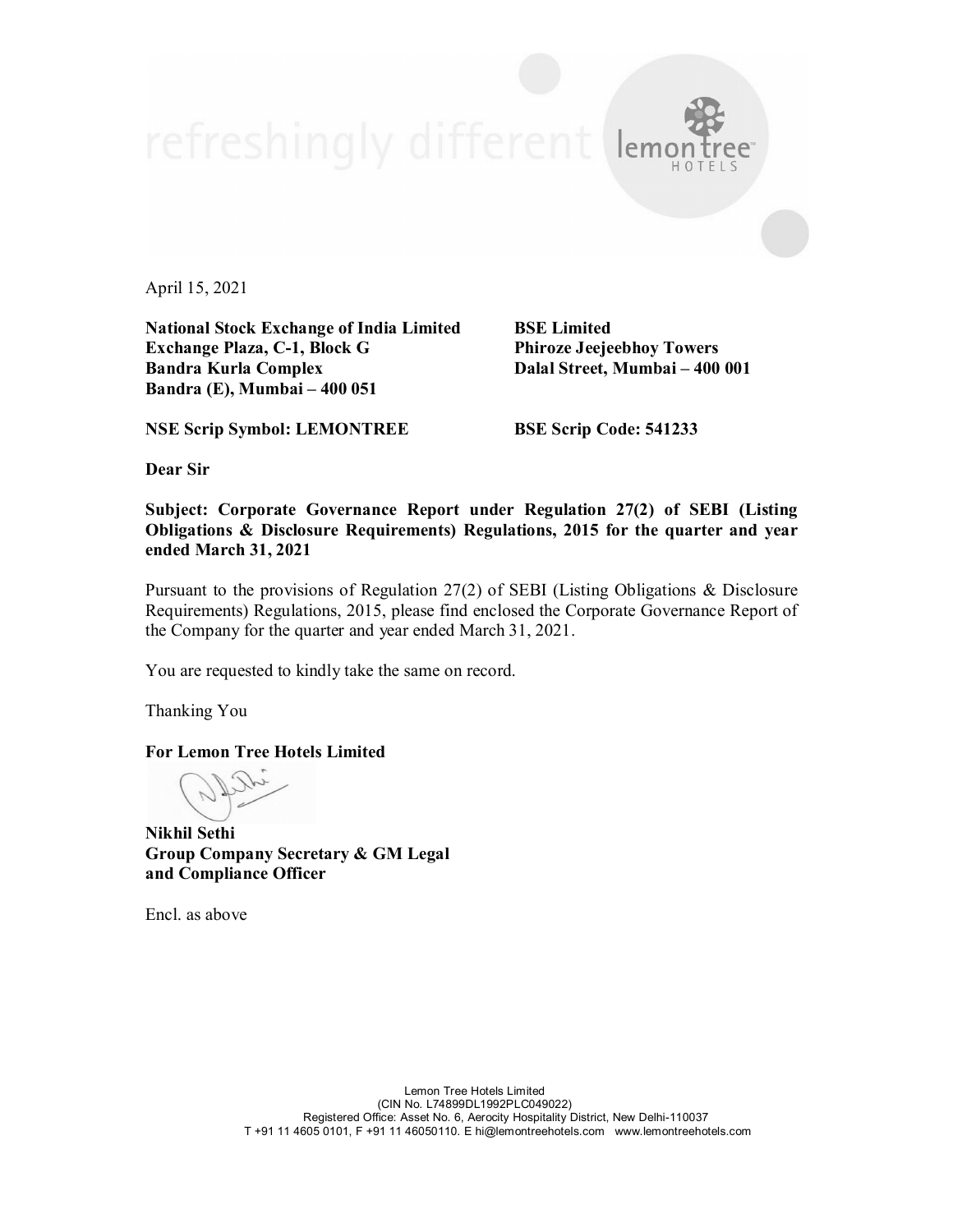### **ANNEXURE I**

#### **Format to be submitted by listed entity on quarterly basis**

2. Quarter ending **- 31st March, 2021**

**- Lemon Tree Hotels Limited<br><b>- 31st March, 2021** 

# **i. Composition Of Board Of Director**

| Title | Name of the | DIN    | Category       | Sub      | Initial Date of | Date of     | Date of   | Tenure | Date of | Whether Date of    |                 | No. of         | No of                                     |                | No of No of post of Membership Remarks |               |        |
|-------|-------------|--------|----------------|----------|-----------------|-------------|-----------|--------|---------|--------------------|-----------------|----------------|-------------------------------------------|----------------|----------------------------------------|---------------|--------|
| (Mr)  | Director    |        | (Chairperso)   | Category | Appointment     | Appointment | cessation |        | Birth   |                    | special passing |                | Directors Independent members Chairperson |                |                                        | in            |        |
| Ms)   |             |        | $\mathsf{n}$   |          |                 |             |           |        |         | resolutio special  |                 | hip in         | Directorship                              | hips in        | in Audit/                              | Committees    |        |
|       |             |        | /Executive/    |          |                 |             |           |        |         | n passed resolutic |                 | listed         | in listed                                 | Audit/         | Stakeholder                            | of the        |        |
|       |             |        | Non-           |          |                 |             |           |        |         |                    | $\mathbf n$     | entities       | entities                                  | Stakehol       | Committee                              | Company       |        |
|       |             |        | Executive/     |          |                 |             |           |        |         |                    |                 | including      | including                                 | der            | held in listed                         |               |        |
|       |             |        | Independent    |          |                 |             |           |        |         |                    |                 | this listed    | this listed                               | Committ        | entities                               |               |        |
|       |             |        |                |          |                 |             |           |        |         |                    |                 | entity         | entity                                    | ee(s)          | including this                         |               |        |
|       |             |        | Nominee)       |          |                 |             |           |        |         |                    |                 |                |                                           | includin       | listed entity                          |               |        |
|       |             |        |                |          |                 |             |           |        |         |                    |                 |                |                                           | gthis          |                                        |               |        |
|       |             |        |                |          |                 |             |           |        |         |                    |                 |                |                                           | listed         |                                        |               |        |
| Mr.   | Patanjali   | 000029 | C & ED         | MD       | $07$ -Oct-      | 01-Apr-2018 |           |        | $09 -$  | <b>NA</b>          |                 |                | $\mathbf{0}$                              | entity         | $\overline{0}$                         | SC, RC        |        |
|       | Govind      |        |                |          | 2002            |             |           |        |         |                    |                 |                |                                           |                |                                        |               |        |
|       |             | 74     |                |          |                 |             |           |        | Feb-    |                    |                 |                |                                           |                |                                        |               |        |
|       | Keswani     |        |                |          |                 |             |           |        | 1959    |                    |                 |                |                                           |                |                                        |               |        |
| Mr.   | Rattan      | 053177 | ${\rm ED}$     | MD       | $12$ -Dec-      | 01-Jan-2020 |           |        | $12 -$  | NA                 |                 |                | $\mathbf{0}$                              |                | $\mathbf{0}$                           | SC, RC        |        |
|       | Keswani     | 66     |                |          | 2012            |             |           |        | Feb-    |                    |                 |                |                                           |                |                                        |               |        |
|       |             |        |                |          |                 |             |           |        | 1961    |                    |                 |                |                                           |                |                                        |               |        |
| Mr.   | Aditya      | 072089 | <b>NED</b>     |          | $17 - Jun -$    | 17-Jun-2015 |           |        | $07 -$  | NA                 |                 |                | $\theta$                                  | $\overline{0}$ | $\mathbf{0}$                           |               |        |
|       | Madhav      | 01     |                |          | 2015            |             |           |        | May-    |                    |                 |                |                                           |                |                                        |               |        |
|       | Keswani     |        |                |          |                 |             |           |        | 1991    |                    |                 |                |                                           |                |                                        |               |        |
| Mr.   | Ravi Kant   | 000036 | <b>NED</b>     |          | $23$ -Dec-      | 23-Dec-2003 | $23-Mar-$ |        | $28 -$  | NA                 |                 |                | $\mathbf{0}$                              | $\mathbf{0}$   | $\mathbf{0}$                           |               |        |
|       | Jaipuria    | 68     |                |          | 2003            |             | 2021      |        | Nov-    |                    |                 |                |                                           |                |                                        |               |        |
|       |             |        |                |          |                 |             |           |        | 1954    |                    |                 |                |                                           |                |                                        |               |        |
| Mr.   | Willem      | 079022 | <b>NED</b>     |          | 09-Aug-         | 09-Aug-2017 |           |        | $06 -$  | NA                 |                 |                | $\overline{0}$                            | $\mathbf{0}$   | $\overline{0}$                         |               | He is  |
|       | Albertus    | 39     |                |          | 2017            |             |           |        | Nov-    |                    |                 |                |                                           |                |                                        |               | a      |
|       | Hazeleger   |        |                |          |                 |             |           |        | 1968    |                    |                 |                |                                           |                |                                        |               | Forei  |
|       |             |        |                |          |                 |             |           |        |         |                    |                 |                |                                           |                |                                        |               | gn     |
|       |             |        |                |          |                 |             |           |        |         |                    |                 |                |                                           |                |                                        |               | Direct |
|       |             |        |                |          |                 |             |           |        |         |                    |                 |                |                                           |                |                                        |               | or     |
| Mrs.  | Freyan      | 009650 | $\overline{D}$ |          | $15$ -Jun-      | 15-Jun-2017 |           | 45     | $23 -$  | NA                 |                 |                |                                           | 2              |                                        | AC, SC,       |        |
|       | Jamshed     | 73     |                |          | 2017            |             |           |        | Dec-    |                    |                 |                |                                           |                |                                        | <b>NRC</b>    |        |
|       | Desai       |        |                |          |                 |             |           |        | 1961    |                    |                 |                |                                           |                |                                        |               |        |
| Mr.   | Paramartha  | 071457 | ID             |          | $15$ -Jun-      | 15-Jun-2017 |           | 45     | $15 -$  | NA                 |                 | $\overline{2}$ | $\overline{2}$                            |                | $\overline{0}$                         | <b>SC,NRC</b> |        |
|       | Saikia      | 70     |                |          | 2017            |             |           |        | Mar-    |                    |                 |                |                                           |                |                                        |               |        |
|       |             |        |                |          |                 |             |           |        | 1962    |                    |                 |                |                                           |                |                                        |               |        |
| Mr.   | Pradeep     | 051987 | ID             |          | 05-Dec-         | 05-Dec-2017 |           | 39     | $14-$   | NA                 |                 |                |                                           | 2              |                                        | AC, RC,       |        |
|       | Mathur      | 70     |                |          | 2017            |             |           |        | Sep-    |                    |                 |                |                                           |                |                                        | <b>NRC</b>    |        |
|       |             |        |                |          |                 |             |           |        | 1957    |                    |                 |                |                                           |                |                                        |               |        |
| Mr.   | Arvind      | 009340 | ID             |          | $15$ -Jun-      | 15-Jun-2017 |           | 45     | $28 -$  | <b>NA</b>          |                 | $\overline{c}$ |                                           |                | $\mathbf{0}$                           |               |        |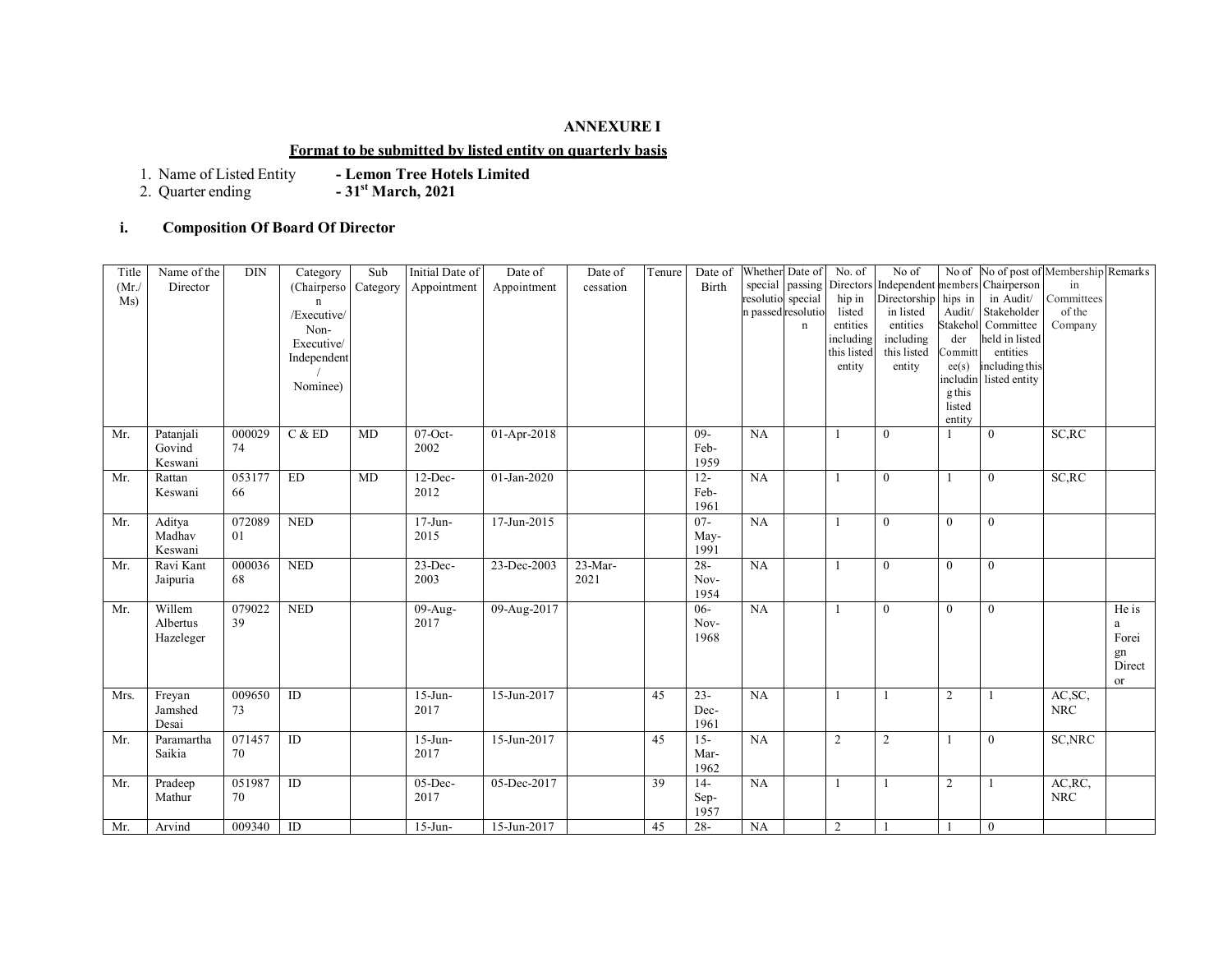|     | Singhania    | -17    |    | 2017       |             |    | May-   |    |  |   |   |            |  |
|-----|--------------|--------|----|------------|-------------|----|--------|----|--|---|---|------------|--|
|     |              |        |    |            |             |    | 1964   |    |  |   |   |            |  |
| Mr. | Ashish       | 000043 | ID | $15$ -Jun- | 15-Jun-2017 | 45 | 18-    | NA |  |   | ∸ | AC         |  |
|     | Kumar        | -64    |    | 2017       |             |    | Nov-   |    |  |   |   |            |  |
|     | Guha         |        |    |            |             |    | 1956   |    |  |   |   |            |  |
| Mr. | Arindam      | 015707 | ID | $11-Apr-$  | 11-Apr-2019 | 24 | $04-$  | NA |  |   | ∠ | AC, RC     |  |
|     | Kumar        | 46     |    | 2019       |             |    | Mar-   |    |  |   |   | <b>NRC</b> |  |
|     | Bhattacharya |        |    |            |             |    | 1962   |    |  |   |   |            |  |
| Mr. | Niten        | 006146 | ID | $06-Nov-$  | 06-Nov-2020 |    | $02 -$ | NA |  | ∸ |   | AC, RC,    |  |
|     | Malhan       | 24     |    | 2020       |             |    | Aug-   |    |  |   |   | <b>NRC</b> |  |
|     |              |        |    |            |             |    | 1971   |    |  |   |   |            |  |

| Company Remarks                   | Mr. Patanjali Govind Keswani is the Chairman and Managing Director of the Company |
|-----------------------------------|-----------------------------------------------------------------------------------|
| Whether Permanent chairperson     | Yes                                                                               |
| appointed                         |                                                                                   |
| Whether Chairperson is related to | <b>Yes</b>                                                                        |
| MD or CEO                         |                                                                                   |

#### **ii. Composition of Committees**

#### **a. Audit Committee**

| Sr. | Name of the Director | Category | Chairperson/Membership | Appointment | <b>Cessation Date</b> |
|-----|----------------------|----------|------------------------|-------------|-----------------------|
| No. |                      |          |                        | Date        |                       |
|     | Pradeep Mathur       | ID       | Chairperson            | 09-Aug-2018 |                       |
|     | Ashish Kumar Guha    | ID       | Member                 | 15-Jun-2017 |                       |
|     | Arindam Kumar        | ID       | Member                 | 13-Feb-2020 |                       |
|     | Bhattacharya         |          |                        |             |                       |
|     | Niten Malhan         | ID       | Member                 | 06-Nov-2020 |                       |
|     | Freyan Jamshed Desai | ID       | Member                 | 09-Feb-2021 |                       |

| Company Remarks               |     |
|-------------------------------|-----|
| Whether Permanent chairperson | Yes |
| appointed                     |     |

# **b. Stakeholders Relationship Committee**

| Sr. | Name of the Director     | Category | Chairperson/Membership | Appointment | Cessation Date |
|-----|--------------------------|----------|------------------------|-------------|----------------|
| No. |                          |          |                        | Date        |                |
|     | Freyan Jamshed Desai     |          | Chairperson            | 15-Jun-2017 |                |
|     | Patanjali Govind Keswani | C & E D  | Member                 | 15-Jun-2017 |                |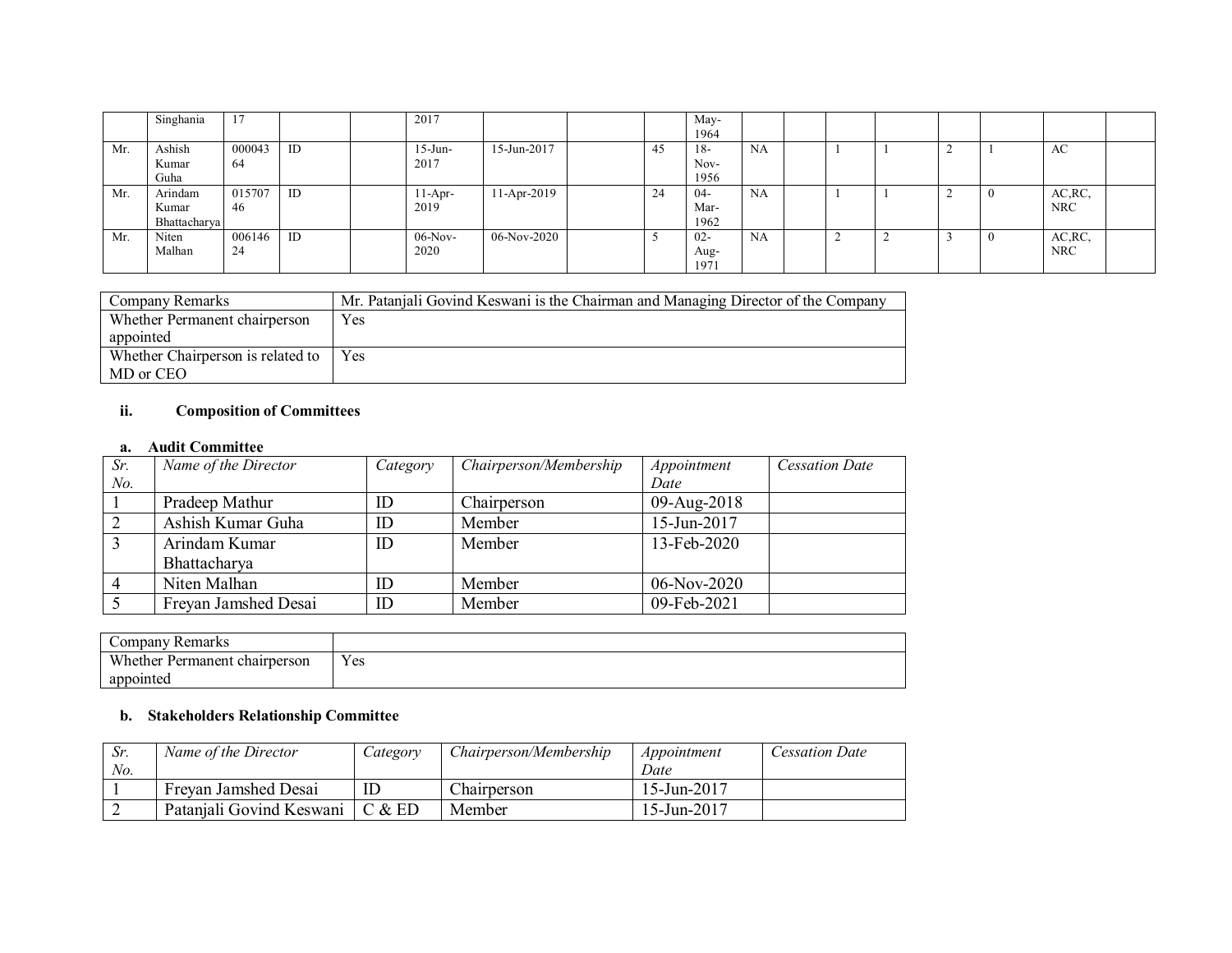| $-$<br>D<br>eswani<br>-Kattan                     | ED | Member | 2017<br>-<br>$\sim$ -Jun- $\sim$<br>'−∠∪⊥ |
|---------------------------------------------------|----|--------|-------------------------------------------|
| $\bullet$ $\bullet$<br>Saikia<br>'aramartha<br>பீ | ID | Member | 2010<br>$ADI^{-1}$<br>-40 L.<br>. .       |

| $\mathcal{L}$ ompany<br>' Remarks |     |
|-----------------------------------|-----|
| Whether Permanent chairperson     | Yes |
| appointed                         |     |

# **c. Risk Management Committee**

| Sr.            | Name of the Director     | Category | Chairperson/Membership | Appointment | <b>Cessation Date</b> |
|----------------|--------------------------|----------|------------------------|-------------|-----------------------|
| No.            |                          |          |                        | Date        |                       |
|                | Patanjali Govind Keswani | C & E D  | Member                 | 29-May-2019 |                       |
| 2              | Pradeep Mathur           | ID       | Chairperson            | 09-Feb-2021 |                       |
| $\overline{3}$ | Niten Malhan             | ID       | Member                 | 09-Feb-2021 |                       |
| $\overline{4}$ | Arindam Kumar            | ID       | Member                 | 09-Feb-2021 |                       |
|                | Bhattacharya             |          |                        |             |                       |
| 5              | Rattan Keswani           | ED       | Member                 | 29-May-2019 | 09-Feb-2021           |
| 6              | Vikramjit Singh          | Member   | Member                 | 29-May-2019 |                       |
|                | Kapil Sharma             | Member   | Member                 | 09-Feb-2021 |                       |

| Company Remarks               |     |
|-------------------------------|-----|
| Whether Permanent chairperson | Yes |
| appointed                     |     |

# **d. Nomination and Remuneration Committee**

**I** 

| Sr. | Name of the Director | Category | Chairperson/Membership | Appointment   | <b>Cessation Date</b> |
|-----|----------------------|----------|------------------------|---------------|-----------------------|
| No. |                      |          |                        | Date          |                       |
|     | Niten Malhan         | ID       | Chairperson            | 06-Nov-2020   |                       |
|     | Paramartha Saikia    | ID       | Member                 | 09-Aug-2018   |                       |
|     | Pradeep Mathur       | ID       | Member                 | 05-Dec-2017   |                       |
|     | Freyan Jamshed Desai | ID       | Member                 | $11-Apr-2019$ |                       |
|     | Arindam Kumar        | ID       | Member                 | $06-Nov-2020$ |                       |
|     | Bhattacharya         |          |                        |               |                       |

| 'emarks<br>$\mathcal{L}^{\text{OM}^r}$<br>ıpar |                          |
|------------------------------------------------|--------------------------|
| Wheth.                                         |                          |
| hairperson:                                    | $\overline{\phantom{a}}$ |
| .ner                                           | $\lambda$                |
| manen                                          | $\alpha$                 |
| Dari                                           | ັບ                       |
| .                                              |                          |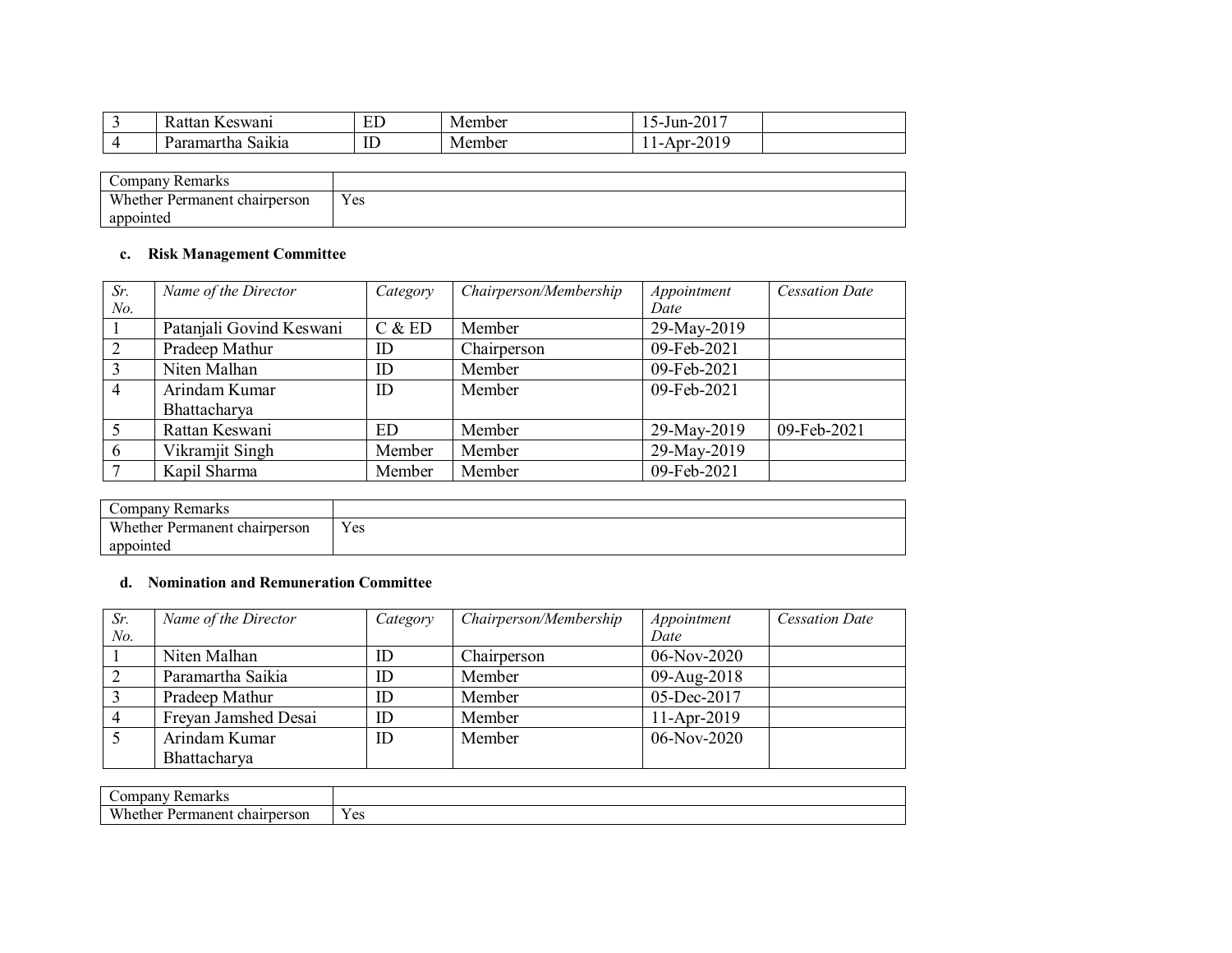# iii. **Meeting of Board of Directors**

| Date(s) of Meeting<br>(if any) in the<br>previous quarter | Date(s) of Meeting<br>(if any) in the<br>relevant quarter | Whether<br>requirement of<br><b>Ouorum</b> met | Number of<br>Directors present | <b>Number of Independent</b><br>Directors present |
|-----------------------------------------------------------|-----------------------------------------------------------|------------------------------------------------|--------------------------------|---------------------------------------------------|
| $06$ -Nov-2020                                            | 09-Feb-2021                                               | <b>Yes</b>                                     |                                |                                                   |
|                                                           | $30-Mar-2021$                                             | Yes                                            | 10                             |                                                   |

| Company Remarks                 |    |
|---------------------------------|----|
| Maximum gap between any two     | 94 |
| consecutive (in number of days) |    |

# iv. **Meeting of Committees**

| Name of the            | $Date(s)$ of meeting | Date(s) of meeting | Whether        | Number of        | Number of         |
|------------------------|----------------------|--------------------|----------------|------------------|-------------------|
| <b>Committee</b>       | during of the        | of the committee   | requirement of | <b>Directors</b> | independent       |
|                        | committee in the     | in the relevant    | Quorum met     | present          | directors present |
|                        | previous quarter     | quarter            | (Yes/No)       |                  |                   |
| <b>Audit Committee</b> | 05-Nov-2020          |                    | Yes            | 4                | 4                 |
| <b>Audit Committee</b> |                      | 08-Feb-2021        | Yes            | 4                | 4                 |
| <b>Audit Committee</b> |                      | 30-Mar-2021        | Yes            | 5                | 5                 |
| Nomination &           | $06-Nov-2020$        |                    | Yes            | 3                | 3                 |
| Remuneration           |                      |                    |                |                  |                   |
| Committee              |                      |                    |                |                  |                   |
| Nomination &           |                      | 08-Feb-2021        | Yes            | 5                | 5                 |
| Remuneration           |                      |                    |                |                  |                   |
| Committee              |                      |                    |                |                  |                   |
| Risk Management        |                      | 09-Feb-2021        | Yes            |                  | $\overline{0}$    |
| Committee              |                      |                    |                |                  |                   |

| Company Remarks                 |     |
|---------------------------------|-----|
| Maximum gap between any two     | -94 |
| consecutive (in number of days) |     |
| [Only for Audit Committee]      |     |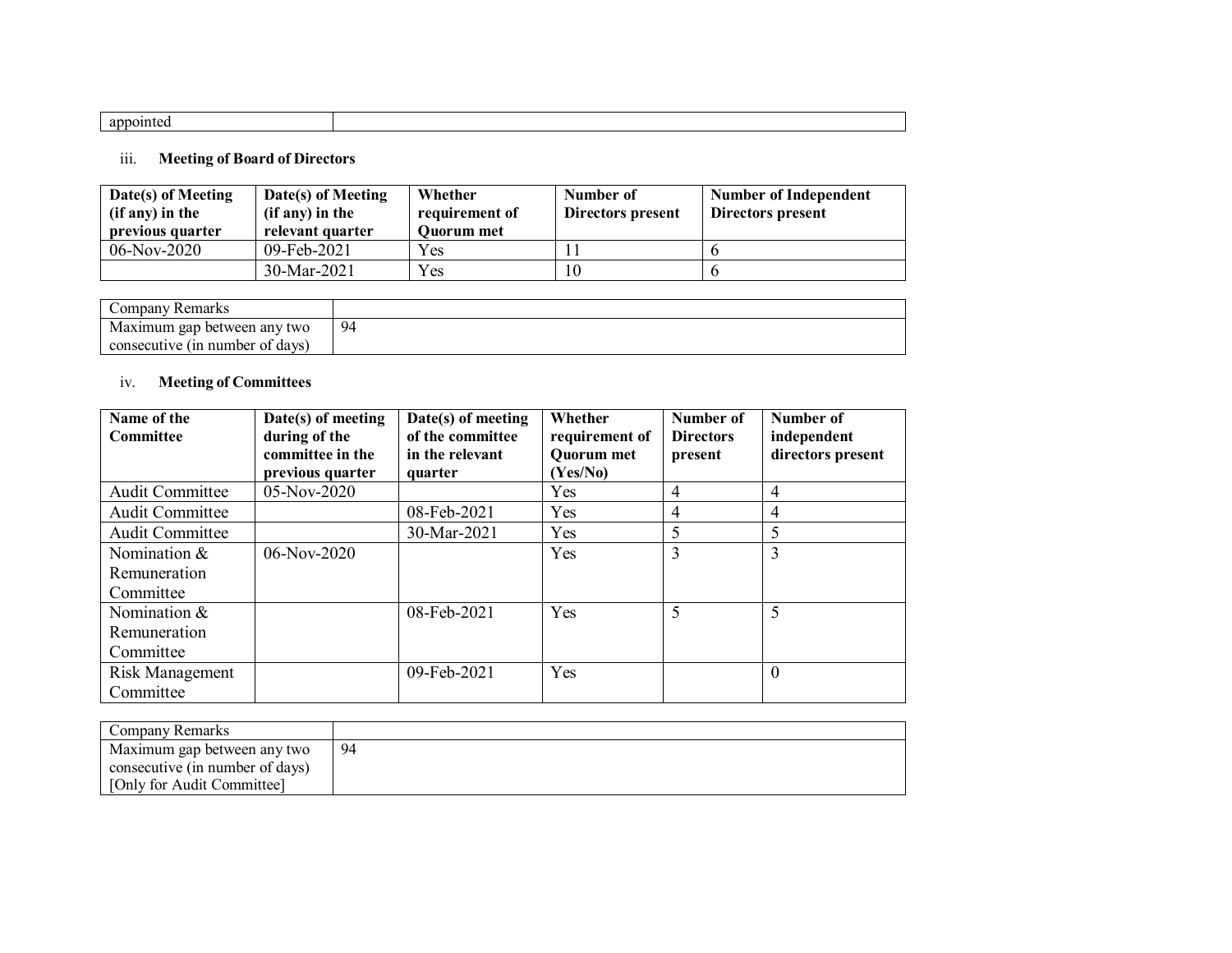#### v. **Related PartyTransactions**

| <b>Subject</b>                                                                                                            | <b>Compliance status</b><br>(Yes/No/NA) | <b>Remark</b> |
|---------------------------------------------------------------------------------------------------------------------------|-----------------------------------------|---------------|
| Whether prior approval of audit committee obtained                                                                        | Yes                                     |               |
| Whether shareholder approval obtained for material RPT                                                                    | Not Applicable                          |               |
| Whether details of RPT entered into pursuant to omnibus<br>approval have been reviewed by Audit Committee                 | <b>Yes</b>                              |               |
| Disclosure of notes on related party<br>transactions and Disclosure of<br>notes of material related party<br>transactions |                                         |               |

#### **VI. Affirmations**

- 1. The composition of Board of Directors is in terms of SEBI (Listing obligations and disclosure requirements) Regulations, 2015. **Yes**
- 2. The composition of the following committees is in terms of SEBI(Listing obligations and disclosure requirements) Regulations, 2015
	- a. Audit Committee **Yes**
	- b. Nomination &remuneration committee **Yes**
	- c. Stakeholdersrelationship committee **Yes**
	- d. Risk management committee (applicable to the top 100 listed entities) **- Yes**
- 3. The committee members have been made aware of their powers, role and responsibilities as specified in SEBI (Listing obligations and disclosure requirements) Regulations, 2015. **- Yes**
- 4. The meetings of the board of directors and the above committees have been conducted in the manner as specified in SEBI (Listing obligations and disclosure requirements) Regulations, 2015.**- Yes**
- 5. a. This report and/or the report submitted in the previous quarter has been placed before Board of Directors. **- Yes** b. Any comments/observations/advice of Board of Directors may be mentioned here:

**NA**

**Name : Nikhil Sethi Designation : Group Company Secretary & GM Legal**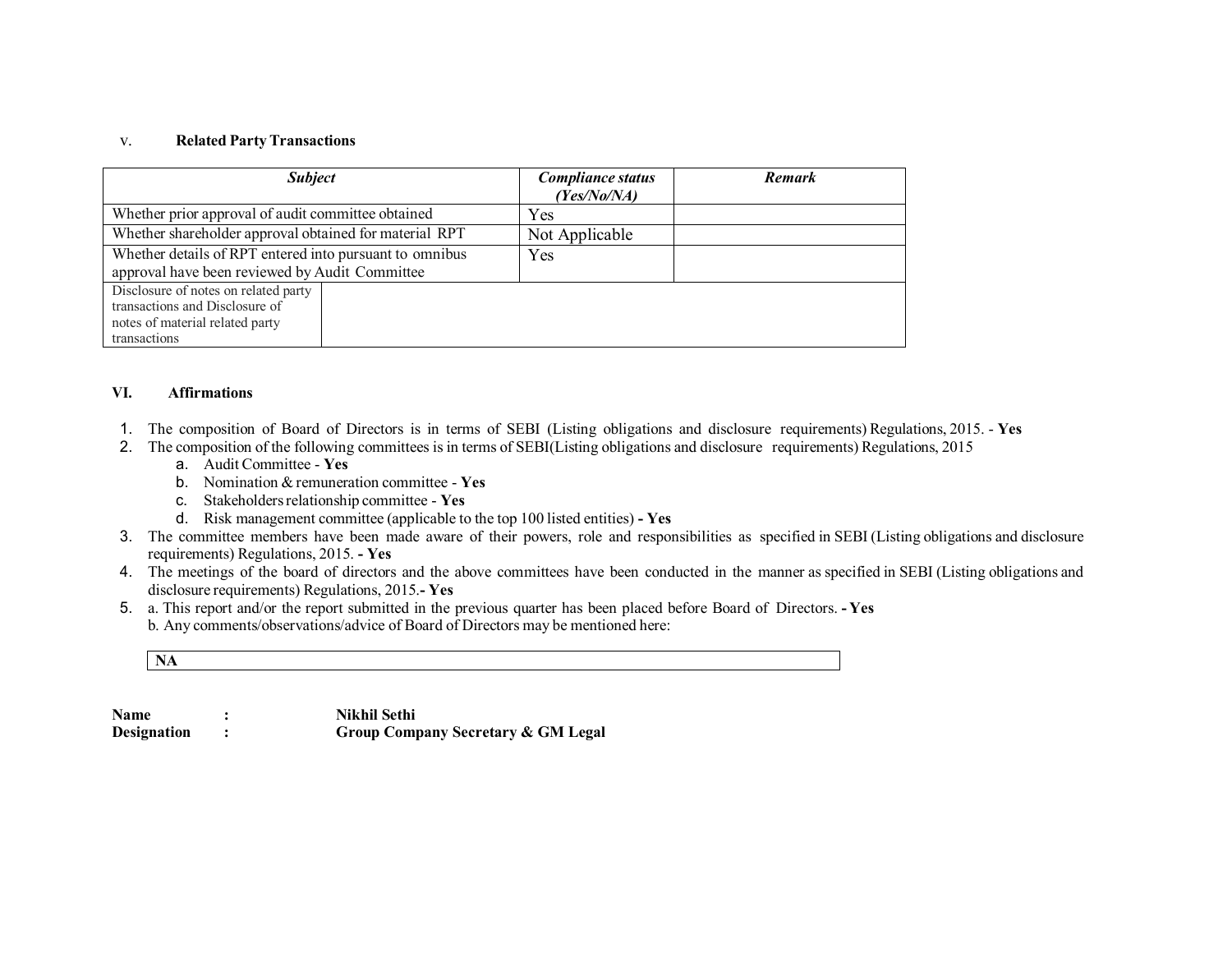#### **ANNEXURE II**

# Format to be submitted by listed entity at the end of the financial year (for the whole of financial year)

| I. Disclosure on website in terms of Listing Regulations                                                                                                                                     |                             |                |                                               |  |
|----------------------------------------------------------------------------------------------------------------------------------------------------------------------------------------------|-----------------------------|----------------|-----------------------------------------------|--|
| <b>Item</b>                                                                                                                                                                                  | Compliance<br><b>status</b> | Company Remark | Website                                       |  |
| As per regulation 46(2) of the LODR:                                                                                                                                                         |                             |                |                                               |  |
| Details of business                                                                                                                                                                          | Yes                         |                | https://www.lemontreehotels.com/about-us.aspx |  |
| Terms and conditions of appointment of<br>independent directors                                                                                                                              | Yes                         |                | https://www.lemontreehotels.com/about-us.aspx |  |
| Composition of various committees of board of<br>directors                                                                                                                                   | Yes                         |                | https://www.lemontreehotels.com/about-us.aspx |  |
| Code of conduct of board of directors and senior<br>management personnel                                                                                                                     | Yes                         |                | https://www.lemontreehotels.com/about-us.aspx |  |
| Details of establishment of vigil mechanism/<br>Whistle Blower policy                                                                                                                        | Yes                         |                | https://www.lemontreehotels.com/about-us.aspx |  |
| Criteria of making payments to non-executive<br>directors                                                                                                                                    | Yes                         |                | https://www.lemontreehotels.com/about-us.aspx |  |
| Policy on dealing with related party transactions                                                                                                                                            | Yes                         |                | https://www.lemontreehotels.com/about-us.aspx |  |
| Policy for determining 'material' subsidiaries                                                                                                                                               | Yes                         |                | https://www.lemontreehotels.com/about-us.aspx |  |
| Details of familiarization programs imparted to<br>independent directors                                                                                                                     | Yes                         |                | https://www.lemontreehotels.com/about-us.aspx |  |
| Email address for grievance redressal and other<br>relevant details entity who are responsible for                                                                                           | Yes                         |                | https://www.lemontreehotels.com/about-us.aspx |  |
| Contact information of the designated officials<br>of the listed entity who are responsible for<br>assisting and handling investor grievances other $\vert_{\text{Yes}}$<br>relevant details |                             |                | https://www.lemontreehotels.com/about-us.aspx |  |
| Financial results                                                                                                                                                                            | Yes                         |                | https://www.lemontreehotels.com/about-us.aspx |  |
| Shareholding pattern                                                                                                                                                                         | Yes                         |                | https://www.lemontreehotels.com/about-us.aspx |  |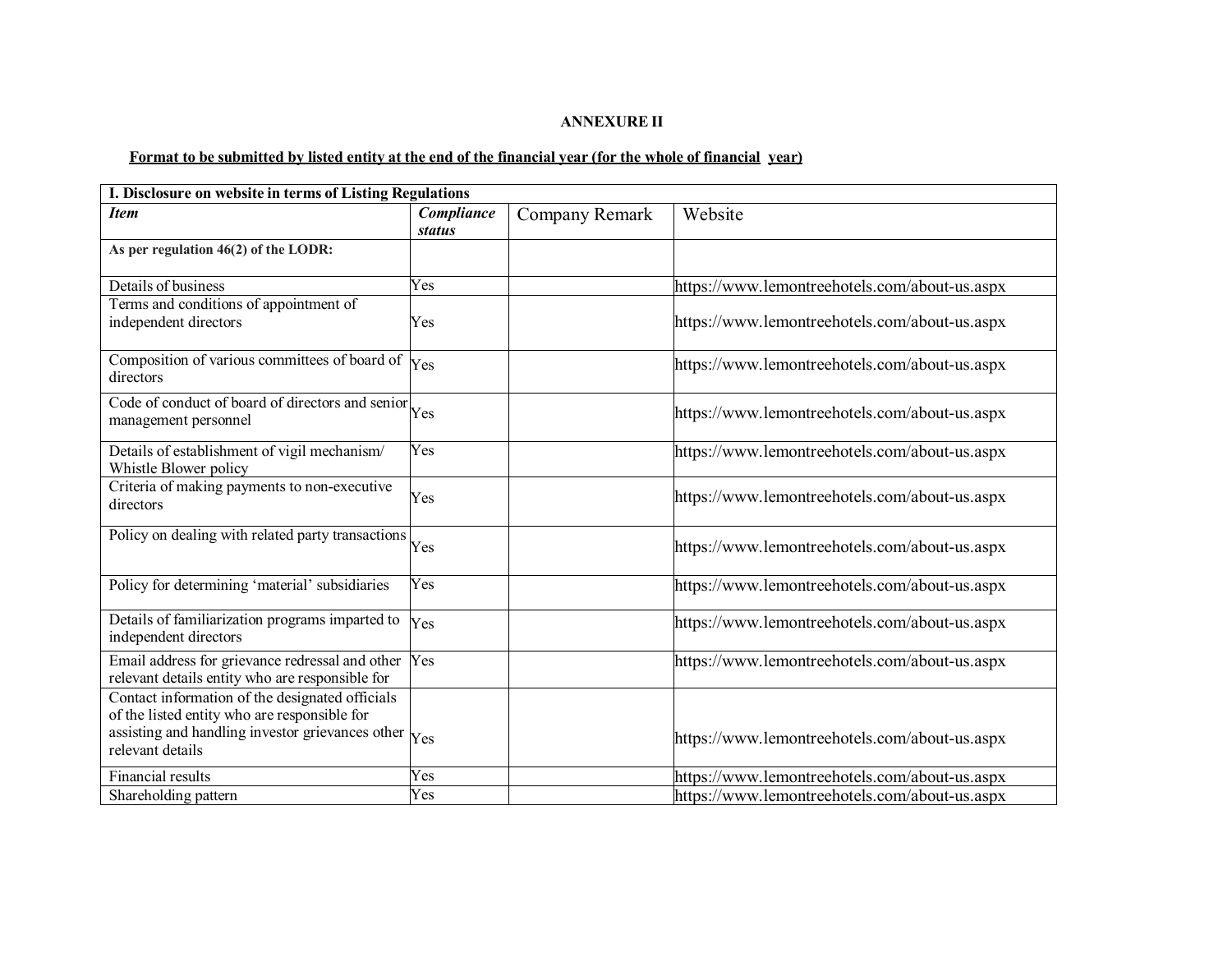| Details of agreements entered into with the<br>media companies and/or their associates                                                                                                             |     | Not Applicable           |  |                                            |                                               |  |
|----------------------------------------------------------------------------------------------------------------------------------------------------------------------------------------------------|-----|--------------------------|--|--------------------------------------------|-----------------------------------------------|--|
| Schedule of analyst or institutional investor<br>meet and presentations made by the listed entity<br>to analysts or institutional investors<br>simultaneously with submission to stock<br>exchange | Yes |                          |  |                                            | https://www.lemontreehotels.com/about-us.aspx |  |
| New name and the old name of the listed entity                                                                                                                                                     |     | Not Applicable           |  |                                            |                                               |  |
| Advertisements as per regulation 47 (1)                                                                                                                                                            | Yes |                          |  |                                            | https://www.lemontreehotels.com/about-us.aspx |  |
| Credit rating or revision in credit rating obtained Not<br>by the entity for all its outstanding instruments<br>obtained                                                                           |     | Applicable               |  |                                            |                                               |  |
| Separate audited financial statements of each<br>subsidiary of the listed entity in respect of a<br>relevant financial year                                                                        | Yes |                          |  |                                            | https://www.lemontreehotels.com/about-us.aspx |  |
| As per other regulations of the LODR:                                                                                                                                                              |     |                          |  |                                            |                                               |  |
| Whether company has provided information<br>under separate section on its website as per<br>Regulation 46(2)                                                                                       | Yes |                          |  |                                            | https://www.lemontreehotels.com/about-us.aspx |  |
| Materiality Policy as per Regulation 30                                                                                                                                                            | Yes |                          |  |                                            | https://www.lemontreehotels.com/about-us.aspx |  |
| Dividend Distribution policy as per Regulation<br>43A (as applicable)                                                                                                                              | Yes |                          |  |                                            | https://www.lemontreehotels.com/about-us.aspx |  |
| It is certified that these contents on the website<br>of the listed entity are correct.                                                                                                            | Yes |                          |  |                                            | https://www.lemontreehotels.com/about-us.aspx |  |
| <b>II Annual Affirmations</b>                                                                                                                                                                      |     |                          |  |                                            |                                               |  |
| <b>Particulars</b>                                                                                                                                                                                 |     | <b>Regulation Number</b> |  | Compliance<br><b>status</b><br>(Yes/No/NA) | Company Remark                                |  |
| Independent director(s) have been appointed in<br>terms of specified criteria of 'independence'<br>and/or 'eligibility'                                                                            |     | $16(1)(b) \& 25(6)$      |  | Yes                                        |                                               |  |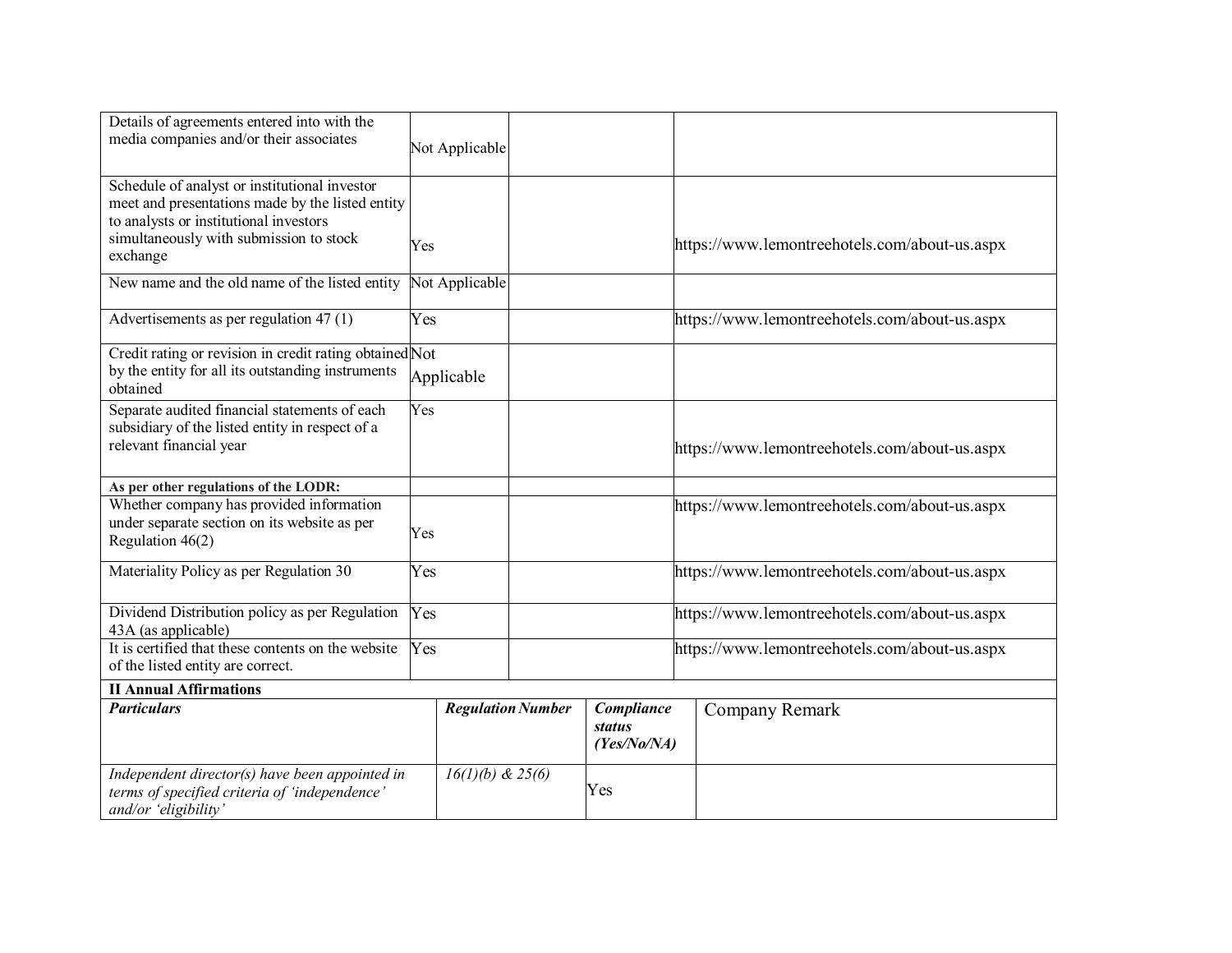| <b>Board</b> composition                      | $17(1), 17(1A)$ &     | Yes            |
|-----------------------------------------------|-----------------------|----------------|
|                                               | 17(1B)                |                |
| Meeting of Board of directors                 | 17(2)                 | Yes            |
| Quorum of Board meeting                       | 17(2A)                | Yes            |
| Review of Compliance Reports                  | 17(3)                 | Yes            |
| Plans for orderly succession for              | 17(4)                 | Yes            |
| appointments                                  |                       |                |
| Code of Conduct                               | 17(5)                 | Yes            |
| Fees/compensation                             | 17(6)                 | Yes            |
| Minimum Information                           | 17(7)                 | Yes            |
| Compliance Certificate                        | 17(8)                 | Yes            |
| Risk Assessment & Management                  | 17(9)                 | Yes            |
| Performance Evaluation of Independent         | 17(10)                | Yes            |
| <b>Directors</b>                              |                       |                |
| Recommendation of Board                       | 17(11)                | Yes            |
| Maximum number of directorship                | $\overline{174}$      | Yes            |
| Composition of Audit Committee                | 18(1)                 | Yes            |
| Meeting of Audit Committee                    | 18(2)                 | Yes            |
| Composition of nomination & remuneration      | 19(1) & (2)           | Yes            |
| committee                                     |                       |                |
| Quorum of Nomination and Remuneration         |                       | Yes            |
| Committee meeting                             | 19(2A)                |                |
| Meeting of nomination & remuneration          |                       | Yes            |
| committee                                     | 19(3A)                |                |
| Composition of Stakeholder Relationship       | $20(1), 20(2)$ and    | Yes            |
| Committee                                     | 20(2A)                |                |
| Meeting of stakeholder relationship committee |                       | Yes            |
|                                               | 20(3A)                |                |
| Composition and role of risk management       | 21(1), (2), (3), (4)  | Yes            |
| committee                                     |                       |                |
| Meeting of Risk Management Committee          |                       | Yes            |
|                                               | 22                    |                |
| Vigil Mechanism                               | $\overline{22}$       | Yes            |
| Policy for related party Transaction          | 23(1), (1A), (5), (6) | Yes            |
| Prior or Omnibus approval of Audit            | 23(2), (3)            | Yes            |
| Committee for all related party transactions  |                       |                |
| Approval for material related party           | 23(4)                 | Not Applicable |
| transactions                                  |                       |                |